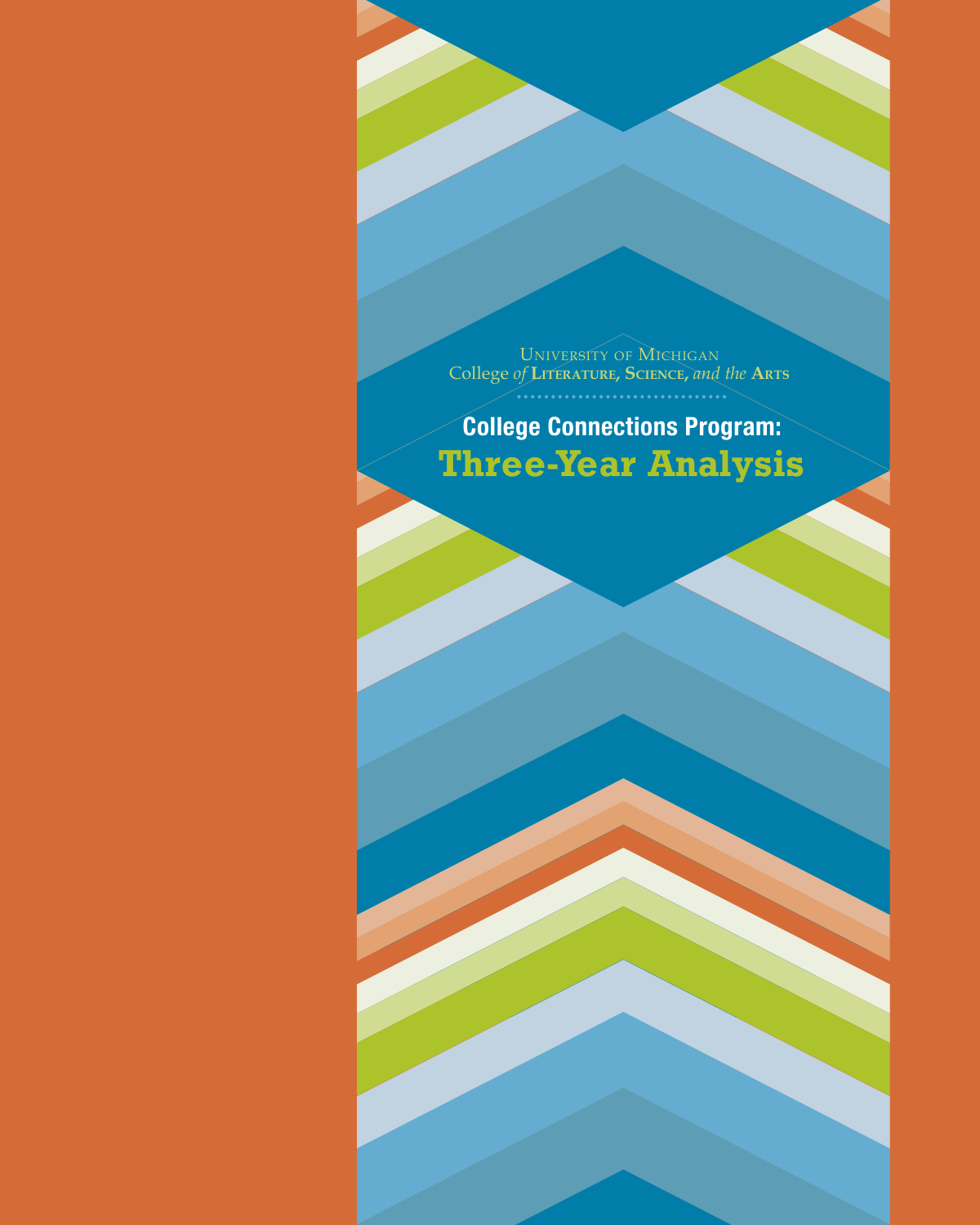# **Abstract**

The College Connections Program is an alumni outreach and market research project that has been funded and conducted by the University of Michigan's College of Literature, Science, and the Arts (LSA) and run out of the office of Development, Marketing, and Communications. The program employs recent LSA graduates to conduct in-person interviews and analyze the responses.

- **In Will alumni and parents begin or** increase giving to the College after a College Connections interview?
- $\bullet$  Will the interview results be useful in creating more strategic partnerships with College and University units on campus?

College of LSA Dean Terrence J. McDonald endorses the program and has allowed it to become a permanent part of the College. It is modeled off the Georgetown Discovery Initiative<sup>1</sup> and has been adapted to meet LSA's unique needs. In its first three years, the College Connections Program has interviewed more than 3,000 LSA alumni and parents to promote the Dean's priorities and encour age support and engagement. This report presents an overview of the project.

- **Alumni are incredibly loyal to U-M and** LSA. They believe their LSA education positively influences their lives and that a liberal arts education is an important foundation for undergraduates.
- **•** Parents would like students to have a better advising experience, more career preparation, and more support outside the classroom.
- **College Connections participants are** likely to become donors or continue to give to the College at the same or a higher level after an interview.

### **Hypothesis**

We expect that the elevated personal con tact in interviews between the College and its alumni and parents will translate into a higher likelihood of giving and willing ness to be engaged. Additionally, a better understanding of alumni interests and volunteer capacity will allow the College to construct more valuable partnerships that better the student and alumni experiences.

- $\bullet$  record alumni experiences at the College;
- $\bullet$  record thoughts about the current state of the College and of the liberal arts;
- $\bullet$  record feedback about what alumni believe to be important to the College's advancement and sustainability;
- l obtain more accurate alumni data and personal information;
- $\bullet$  represent the alumni voice to the College; and
- **u** build a pipeline of engagement and philanthropy.

### **Three Key Findings**

- **Are our alumni satisfied with the edu**cation they received from LSA? Are parents happy with the education their students are receiving from LSA?
- **In What do LSA alumni and parents think** about a liberal arts education, the state of the College today, and the Dean's priorities?
- **IDO** alumni and parents want to be more or less involved with the College and/or the University of Michigan?

*More significant results can be found on pages 6–9.* 

### **Program Goals**

The College Connections Program seeks to engage LSA alumni and parents and gather their insights. Our goal is to enhance the LSA experience, improve alumni relations, and increase the likeli hood of giving.

### We use the information to:

### **Questions Investigated**

Through the College Connections Program, we sought to answer the following questions:

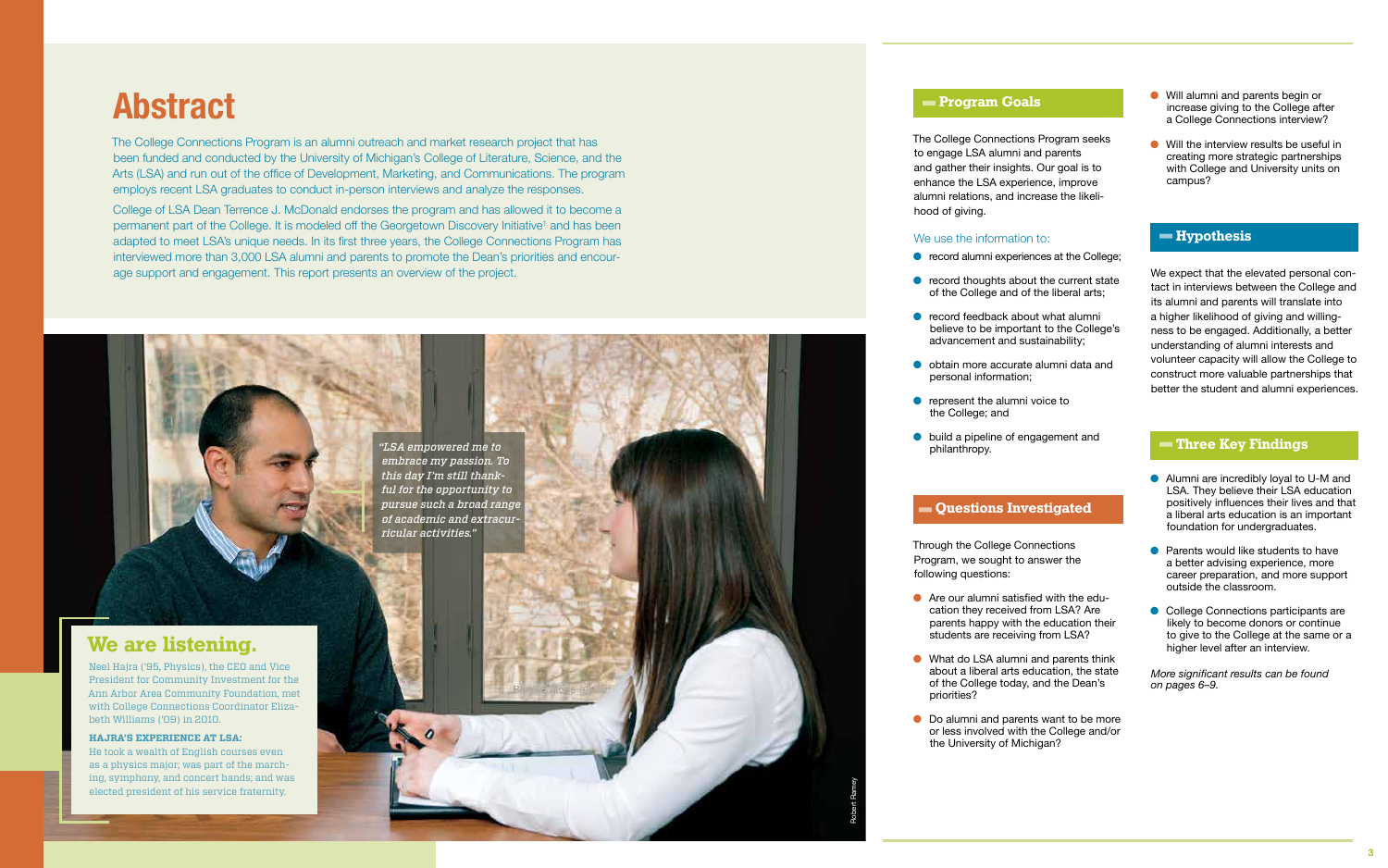# **Methodology Research and Planning**

We reach out to LSA alumni and parents by drawing contact information, giving and volunteer records, and degree and/or student degree information from U-M's alumni and donor database. Our travel is based on the concentration of alumni in a particular region as well as our past involvement with an area, purposely including cities the College has not explored (i.e. Portland, Oregon). Our travel has focused heavily on Southeast Michigan, primary metro areas of the United States, and regions that have alumni with previous giving histories to the College and University.

- **e** REGION (primary metro area)
- **c** GRADUATION YEAR (reunion year,  *recent graduate, etc.)*
- **GIVING HISTORY** *(amount, lapsed, non-donor, etc.)*
- **e** GIVING DESTINATION *(LSA, Annual Fund, U-M, Athletics, etc.)*

### **Categorization of Interviewees**

- $\bullet$  the student experience and life on campus;
- **e** personal lives and career paths;
- $\bullet$  attitudes about the University of Michigan;
- **.** opinions about the College of LSA and College priorities;
- $\bullet$  thoughts on the value of a liberal arts education;
- $\bullet$  feedback on how they would like to be engaged; and
- $\bullet$  what an undergraduate student needs out of an educational experience today.

### **Outreach**

Dean McDonald shows his support by introducing the College Connections Program through an initial letter to alumni and parents. After sending the Dean's letter, coordinators reach out to alumni and parents via email or phone to set up an inperson meeting.

### **The Interview**

Each coordinator conducts an in-person or phone interview using a proprietary set of questions designed by the team. The questionnaire covers the following areas:

### **Follow-up/Stewardship/Next Steps**

Each interviewee receives a handwritten thank you note. Further follow-up may include sending the alumnus or parent:

- $\bullet$  information about programs and volunteer opportunities;
- **n** marketing and communications content;
- $\bullet$  holiday cards;
- **annual solicitations for Dean's priorities;**
- **o** program updates; and/or
- $\bullet$  regional event invitations.

Each fall, our team produces an annual report for College Connections participants, which includes trends, demographic information of interviewees, regions visited, program highlights, and tips for how alumni and parents can stay involved with the College. Our interviewees have also been a valuable resource for surveys. We have asked them about

new initiatives, and the feedback they provided has helped design University-wide reunion programming and College stewardship offerings.

### **Information Recording/Analysis**

The College Connections Program uses a database designed by the College to collect and analyze the responses to our questionnaire. Annually, we also review the giving behavior of our College Connections interviewees. We use this data to determine if the interview had a positive impact on a person's likelihood to donate to the College.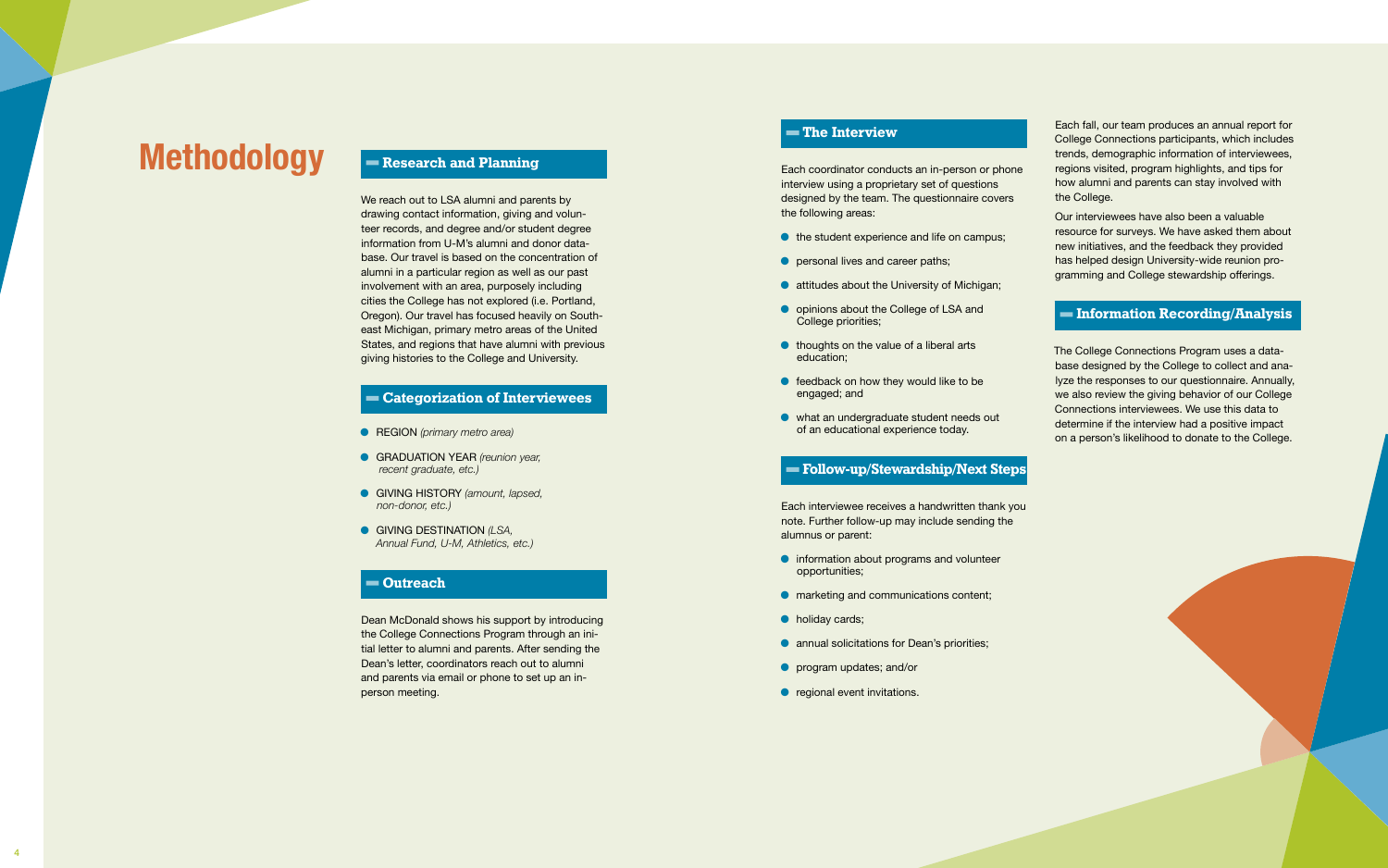# **Significant Results**

### **Alumni**

(2,825 Total Records)

### **Response Rates**

Approximately **30 %**of our alumni respond positively to our interview request.

#### **Dono r Inte v iewees r**

**74 %**made a gift to U-M prior to the College Connections interview.

- **Alumni represent a diverse group of** interests and industries.
- **In They feel incredibly loyal to U-M and** are willing to be more involved.
- **Alumni believe their LSA education** influences their lives positively.
- **In They believe that a liberal arts degree** is an important foundation for undergraduates.
- Alumni are supportive of the Dean's priorities, especially with regard to career preparation.
- **•** They are concerned about the challenges facing higher education today.

### **REGIONS**

### **Key Findings**



### TOP 10 INDUSTRIES REPRESENTE



### D TOP 10 DEGREES REPRESENTED

- **1.** "Yes, everyone needs a liberal arts degree" **45 %**
- **2 .** " Yes, it's your chance to explore different interests" **34 %**



### DECADES REPRESENTED

### LSA alumni feel loyal to their institution.

**83 %** of the alumni reporting (2,736) ranked themselves as being an 8, 9, or 10 when asked " How loyal do you feel towards U-M on a scale of 1–10, 1 being the lowest and 10 being the highest?"

| <b>POLITICAL SCIENCE</b><br><b>ENGLISH</b>                  | 12 <sup>%</sup><br><b>EACH</b> |  |
|-------------------------------------------------------------|--------------------------------|--|
| <b>ECONOMICS</b>                                            | 11%                            |  |
| <b>HISTORY</b><br><b>PSYCHOLOGY</b>                         | ℅<br>$\bullet$<br><b>EACH</b>  |  |
| <b>GENERAL STUDIES</b>                                      | 5 <sup>%</sup>                 |  |
| <b>COMMUNICATION</b><br><b>STUDIES</b>                      | 4%                             |  |
| <b>BIOLOGY</b><br><b>ANTHROPOLOGY</b><br><b>MATHEMATICS</b> | 3 <sup>%</sup><br><b>EACH</b>  |  |

**74 %**of alumni reporting (992) answered " Yes" to " Is U-M headed in the right direction?"

**44 %** of the alumni reporting (1,993) specifi cally mentioned that they were "Proud to be part of our alumni network."

### LSA alumni are willing to be more involved with U-M.

**88 %** of the alumni reporting (929) were ranked by coordinators as a 5 or higher on a "willingness to volunteer" scale of 1–10, with 1 being the least likely to volunteer for U-M and 10 being the mostly likely.

**58 %** of the alumni reporting (2,821) said they would be willing to mentor a student intern.

### LSA alumni would recommend a liberal arts degree to undergraduate students.

An average of **79 %** of alumni reporting (1,161) responded in the following ways when asked if they would recommend a liberal arts degree to a current student: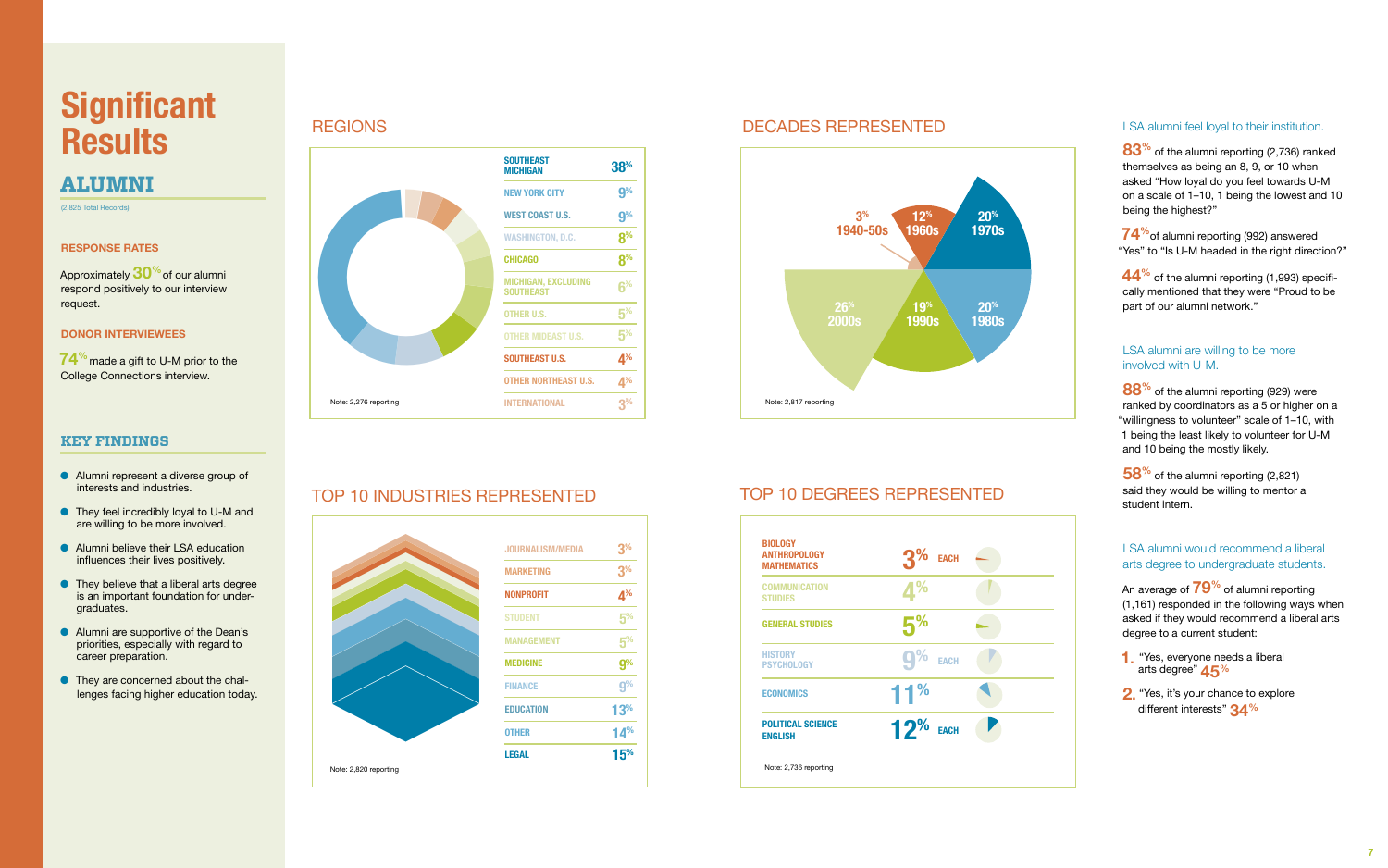### **Alumni**

### LSA alumni are engaged in their communities.

**68 %**of our alumni volunteer.

**30 %**of our alumni are on a board.

" Education" and "Societal/Community/ Political" are the top two categories of community involvement.

### The main concerns of LSA alumni are general higher education concerns:

| Ability to explore, gain exposure, and build<br>a broad knowledge base   | 54%             |
|--------------------------------------------------------------------------|-----------------|
| Built a solid foundation for graduate school<br>and/or career            | 35%             |
| Developed ability to analyze, think critically,<br>and problem solve     | 23 <sup>%</sup> |
| Well-roundedness                                                         | 23%             |
| Became more tolerant, open minded, and/or<br>experienced personal growth | 18%             |

### SUPPORT FOR DEAN'S PRIORITIES

- **1.** Affordability of higher education
- **2.** Decrease in state appropriations
- **3.**The state of liberal arts in today's economy

### TOP FIVE RESPONSES — HOW DID L INFLUENCE YOUR LIFE OR CAREER?

| <b>INTERNSHIPS</b>                        | 60 <sup>%</sup> |  |
|-------------------------------------------|-----------------|--|
| <b>GUIDANCE AND/OR</b><br><b>ADVISING</b> | 57%             |  |
| <b>SERVICE-BASED</b><br><b>LEARNING</b>   | 47%             |  |
| <b>STUDY ABROAD</b>                       | 36%             |  |
| <b>STRONG WRITING SKILLS</b>              | 14%             |  |

#### **iNTERVIEWEES WHO ARE DONORS r r**

- **•** Parents trust the quality of an LSA degree.
- $\bullet$  They believe that their student(s) are enjoying their experience(s).
- $\bullet$  They would like to see their students have a better advising experience, more career preparation, and more support outside the classroom.

### **LOYALTY**

**81**<sup>%</sup> agreed with the statement: "I trust the quality of a U-M degree, and I am not con cerned about the quality of instructors." (112 reporting)

#### **CONCERNS c**

### **Parents**

(179 Total Records)

### **Response Rates**

Approximately **15 %** of parents responded positively to our interview request.

**50 %**made a gift to U-M prior to the College Connections interview.

### **Key Findings**

An average of **82 %**said their student would choose U-M again. (136 reporting)

**74 %**would recommend U-M to another parent and/or perspective student. (141 reporting)

**53 %** of the parents reporting (122) ranked themselves as being an 8, 9, or 10 when asked " How loyal do you feel towards U-M on a scale of 1–10, 1 being the lowest and 10 being the highest?"

**60 %** of LSA parents mentioned concerns regarding U-M housing. (50 reporting)

# **REGIONS**

### **te chnology**

**journ alis m & syste m ma n age ( c omputers)**

**engineering**

**EDUCATION & OT** 

**MEDICINE/HEAL** 

# PARENT PRIORITIES



### TOP 10 INDUSTRIES REPRESENTED

| 5 <sup>%</sup><br>72%<br><b>SOUTHEAST MICHIGAN</b><br>9%<br><b>NEW YORK CITY</b><br>6%<br><b>OTHER NORTHEAST U.S.</b><br>5%<br><b>WEST COAST</b> | 4%<br>4%              | $9^\circ$           |
|--------------------------------------------------------------------------------------------------------------------------------------------------|-----------------------|---------------------|
| 4%<br><b>SOUTHEAST U.S.</b><br>4%<br><b>OTHER MIDWEST U.S./</b><br><b>MICHIGAN</b>                                                               |                       | Note: 138 reporting |
| OP 10 INDUSTRIES REPRESENTED                                                                                                                     |                       |                     |
| TECHNOLOGY                                                                                                                                       | 3 <sup>%</sup>        |                     |
| JOURNALISM &<br><b>SYSTEM MANAGEMENT</b><br>(COMPUTERS)                                                                                          | 4%<br><b>EACH</b>     | (((∙                |
| <b>MANAGEMENT</b>                                                                                                                                | နြ%                   |                     |
| <b>ENGINEERING</b>                                                                                                                               | 7%                    |                     |
| <b>FINANCE</b>                                                                                                                                   | $\mathbf{Q}^{\%}$     |                     |
| LEGAL                                                                                                                                            | ℅                     |                     |
| <b>EDUCATION &amp; OTHER</b>                                                                                                                     | <b>15<sup>%</sup></b> |                     |
| <b>MEDICINE/HEALTH</b>                                                                                                                           | 21%                   |                     |
| Note: 228 reporting. Parent industry information combined to include both parents if present.                                                    |                       |                     |

| % | More access to<br>alumni mentors                   | <b>45<sup>%</sup></b> Career preparation<br>and/or guidance                              |
|---|----------------------------------------------------|------------------------------------------------------------------------------------------|
|   | <b>Additional Sophomore</b><br>Initiative programs | 57%<br>Improved advising                                                                 |
|   | Internships                                        | Note: 111 reporting; coordinator could assign<br>more than one category to an individual |

| 24% | More access to<br>alumni mentors                     |
|-----|------------------------------------------------------|
|     | 26 <sup>%</sup> Additional Soph<br>Initiative progra |
| 29% | Internships                                          |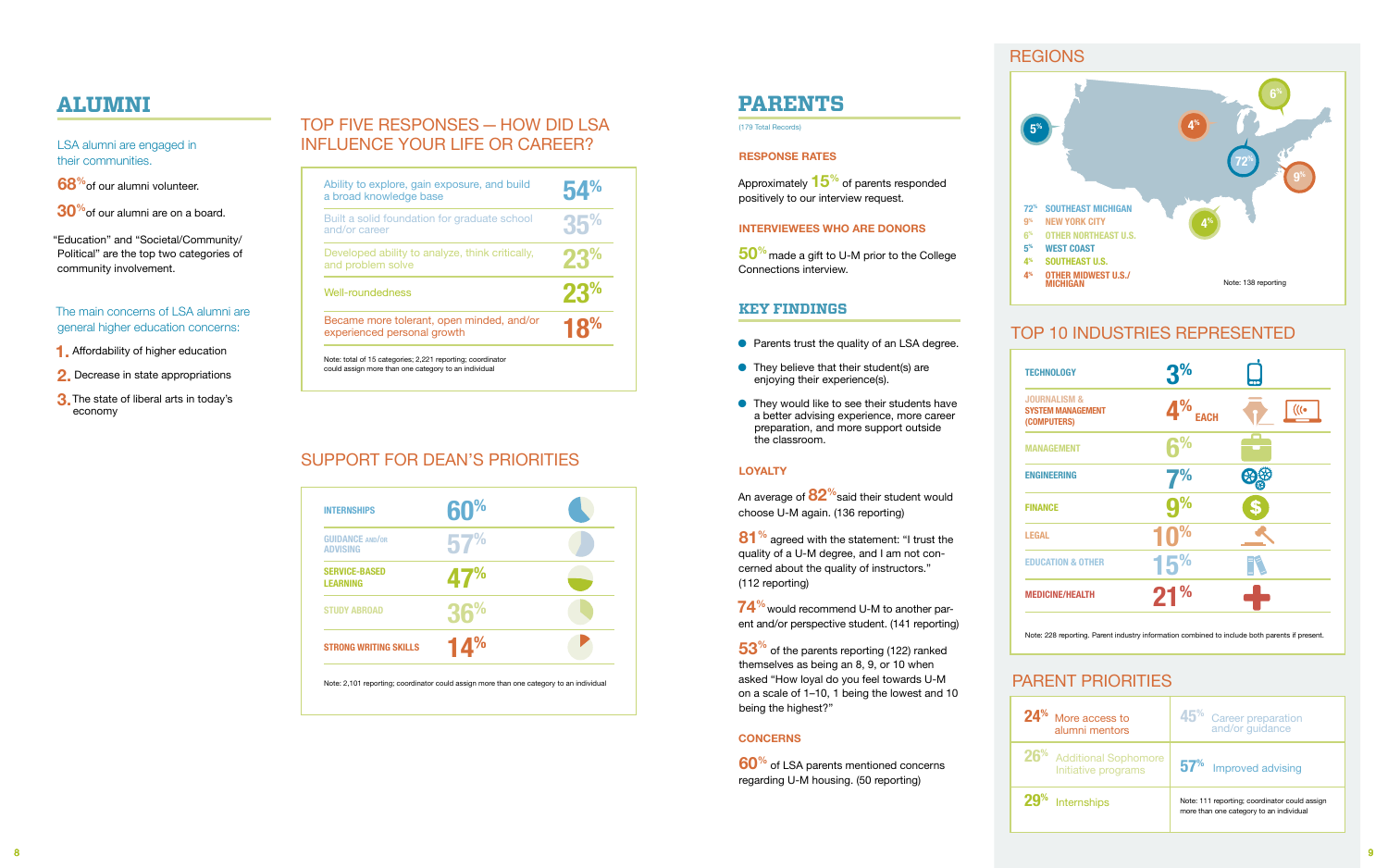#### **GENERAL LSA POPULATION r**

Percent of LSA alumni who donated (anywhere at the University) in each Fiscal Year: 2

# **FY 2009: 5.54 % FY 2010: 5.43 % FY 2011: 5.2 %**

### **Key Findings**

- **College Connections interviewees** are more likely to be donors than average LSA alumni.
- **College Connections interviewees** are likely to continue their giving at the same or a higher level after hav ing an interview.
- **The College Connections Program** has helped us discover major gift prospects for the College.

#### **COLLEGE CONNECTIONS c interviewees r**

**140** alumni were identified by the coordinators as major gift prospects for the next campaign, exhibiting both high philanthropic potential and willingness to meet with a fundraiser.

3,000 reporting (2,079 donors and 921 non-donors for F Ys 2007–2012)

21<sup>%</sup> of lapsed<sup>3</sup> donors who also had an interview in F Y 2010 gave a gift in F Y 2011.

An average of **36 %**of College Connec tions interviewees between F Y 2009 and F Y 2010 continued their giving at the same or a higher level in the next immediate F Y after having an interview.

**58 %** of people who had an interview in F Y 2009 and gave in F Y 2010 gave at the same or a higher level in F Y 2010.

**34 %** of people who had an interview in F Y 2010 and gave in F Y 2011 gave at the same or a higher level in F Y 2011.

### **Giving**

Robert Ramey

**ME** 

**Lease Many** 

Aa

 $ha+$ 

poratés

lenses

nd

Pretes



*ing people wasn't limited to the legal field. Now, my worst day at school is ten times better than my best day as a lawyer."*



# **We are listening.**

(Left) Stephanie Powell ('99, History and English); former attorney, and a current author, poet, and teacher; met with College Connections Coordi nator Jennifer Howard ('09) in 2010 in Powell's second-grade classroom in Oak Park, Michigan.

### **Powell's experience at LSA:**

She volunteered with groups such as Project Out reach, Project Serve, and Alternative Weekends; and conducted research with LSA's Undergradu ate Research Opportunity Program.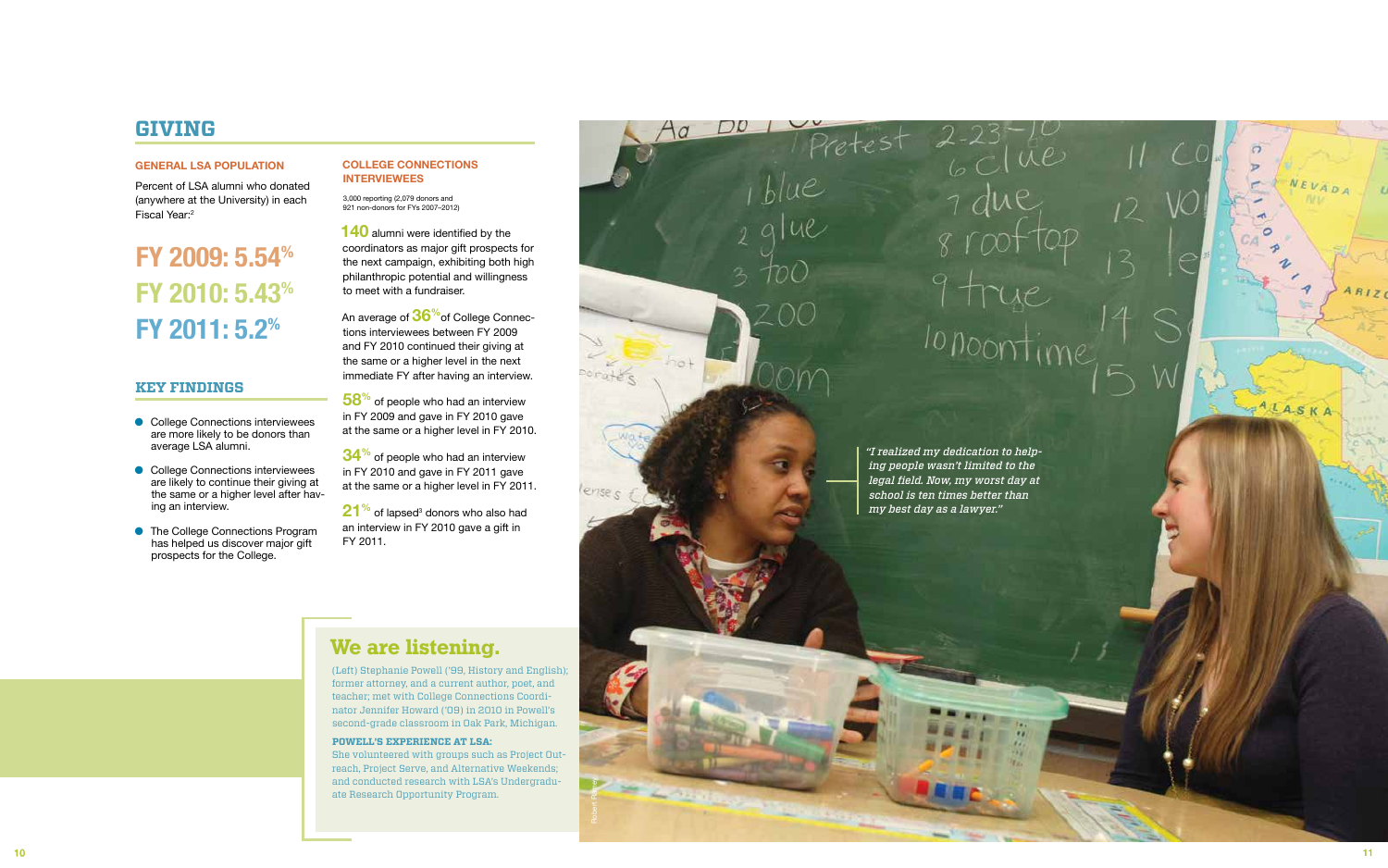# **Strategic Partnerships**

While created to improve external relations and major international fundraising efforts, College Connections has also established a number of strategic partnerships across the university.

College Connections interviews have revealed that many of our alumni and friends are interested in volunteering with the College or the University or learning more about specific programs. We work continuously to connect alumni to already existing programs, form partnerships with programs looking for alumni involvement, and create new programs that will engage specific groups of LSA alumni and friends.

### **College of LSA Annual Fund and Telefund4**

The College Connections Program closely aligns with the College's Annual Fund as both programs invite participation from all members of the LSA family. The Annual Fund has begun leveraging this connection by using its annual fall solicitation to reference a College Connections interview (if applicable) in the direct mail solicitation letter.

In addition to the annual direct mail pieces, Nini Poore, Director of External Relations and Annual Giving Programs, trained the Telefund student callers with an innovative script designed to support the College of LSA internship priority.5 The callers are successfully collecting small donations for the LSA Internship Fund, and they have gathered more than 100 internship suggestions for current LSA/U-M students.

### **LSA Departments**

The Sophomore Initiative,<sup>6</sup> run through the College of LSA's Office of Undergraduate Education, is a special program designed for all second-year students in LSA. It focuses on many areas of student life, such as interdisciplinary coursework, internship and work opportunities, special advising opportunities, and events. College Connections partnered with LSA's Associate Dean for Undergraduate Education, Philip Deloria, and U-M faculty member Margot Finn to include alumni as guest speakers for UC 270, "A User's Guide to the Liberal Arts."7

Coordinators provide departmental information to participants interested in learning more. Occasionally, participants serve as guest speakers for department concentrations.

### **College of LSA Major Gifts Team**

The College Connections Program interviews act as discovery visits for Major Gifts Officers (MGO). When coordinators identify a potential major gift prospect, we alert an MGO. Additionally, an MGO may request that a coordinator reach out to a prospect for an interview. This partnership has resulted in several successful relationships between MGOs and alumni and parents.

### **College of LSA Director of International Giving**

College Connections coordinators are now reaching out to international alumni to request phone or Skype interviews. This has been a successful introduction for Klementina Sula, the Director of International Giving, who may follow-up with specific information on international giving priorities.

### **LSA Office of Undergraduate Education**

LSA's Office of Undergraduate Education recently hired an Internship Coordinator who will work closely with College Connections and U-M's Career Center to continue to make internship and work experiences for LSA students a priority.

### **THE CAREER CENTER<sup>8</sup>**

College Connections partners with Kerin Borland and Geni Harclerode, the Director and Assistant Director of U-M's Career Center, to connect alumni and friends who express interest in lending their time, professional expertise, and resources to career services at U-M. Our participants may post jobs online, bring their organizations to career fairs and campus presentations, host Immersion Excursions, post alumni profiles online, help with mock interviews and résumé reviews, and/ or connect directly with Career Center staff for their particular interests.

### **Semester in Detroit9**

Semester in Detroit is a Michigan Learning Community<sup>10</sup> open to all U-M students, organized through LSA's Residential College. Students live on Wayne State University's campus for a semester. They intern at a community organization in the city and take special courses taught by U-M faculty. They receive an Urban Studies minor, valuable work experience, and an understanding of the city's culture. College Connections has worked with former Residential College Director and Director of Semester in Detroit Charlie Bright and Assistant Director Craig Regester to create an informal mentorship program that connects LSA alumni and friends to student projects and public events hosted by Semester in Detroit.

### **MICHIGAN IN WASHINGTON<sup>11</sup>**

Michigan in Washington (MIW) is a Michigan Learning Community open to all U-M students. Students intern for a public entity in Washington, D.C., for a semester, and they take courses taught by U-M faculty. During the fifth anniversary year of MIW, College Connections worked with LSA Development staff to connect D.C. alumni to the MIW program.

### **Career Exploration Class (Psychology 211 Project OutreacH) 12**

College Connections provided young alumni volunteers to serve as guest speakers for both semesters of the class in 2011 and 2012.

### **LSA Parents and FamiliES13**

Parents and families of LSA students can now serve as volunteer fundraisers. College Connections refers interested parents to LSA's Office of Development, Marketing, and Communications. The volunteers may welcome new parents to the College, solicit for financial support, provide internship contacts, attend events, and thank donors.

### **THE ALUMNI ASSOCIATION<sup>14</sup>**

College Connections partners with various contacts at the Alumni Association (at the central office in Ann Arbor and through regional alumni club officers) on a regular basis to keep alumni informed of program needs, special events, 30-Minute Mentors, and other volunteer and mentorship opportunities. In the future, we hope members of our Dean's Young Alumni Council will join the boards of regional alumni clubs.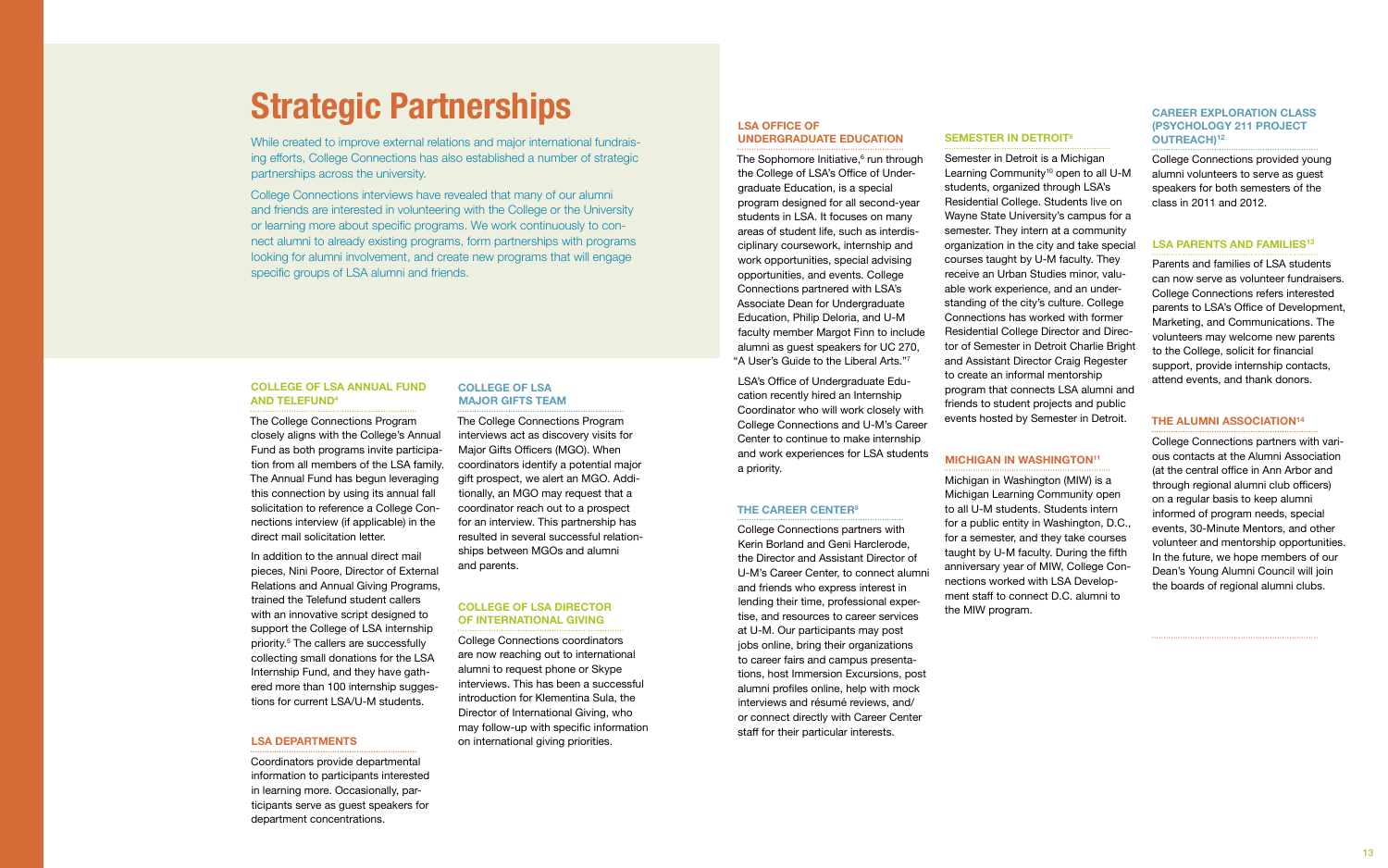

# **DYAC Representation and Reach**

### **Dean's Young Alumni CouncIL15**

College Connections coordinators Jennifer Howard and Elizabeth Williams created an advisory group called the LSA Dean's Young Alumni Council (DYAC), in line with the University's goals for recent graduate engagement. The council recruits LSA alumni who have graduated within the past five years.

The mission of the DYAC is to engage young alumni with the College of LSA, to encourage them to articulate the impact of their liberal arts education, and to create a culture of giving at the nation's preeminent liberal arts college.

- 
- **In Met with students at U-M's** Career Center
- **e** Raised money for the LSA Fund for Internships
- **Mentored current LSA Students** interning across the U.S. during the summer
- **e** Supported LSA priorities and programs via social media
	- ◆ Weekly tweets, Facebook posts, and 20 blog posts total

### **DEPARTMENTS** Represented

According to Diamond Consulting Group, if alumni donate to their alma mater within three years after graduation, they are 175 times more likely to donate later in life.

The DYAC currently consists of 122 members. Each fiscal year, the DYAC champions one of the Dean's priorities with a peer-to-peer fundraising campaign, regional events, and advocacy for the liberal arts through social media.

### Other DYAC volunteer efforts:

**American Culture Anthropology Anthropology-Zoology Astronomy & Astrophysics Brain Behavior & Cognitive Science Cellular & Molecular Biology Chemistry STATISTICS Communication Studies German Ecology/Evolutionary Biology Economics Asian Studies English French General Studies History Individual Concentration Italian Math Music Neuroscience Organizational Studies Philosophy American Culture, Communication Studies Political Science German Program in the Environment Psychology Social Anthropology RC-Art & Idea Russian & Eastern European Studies Sociology Spanish Language & Literature Spanish Women's Studies**

### mentorship programs

DYAC members mentored 39 undergraduate LSA students who had internships in one of five regions.



● Spoke to LSA students in classes

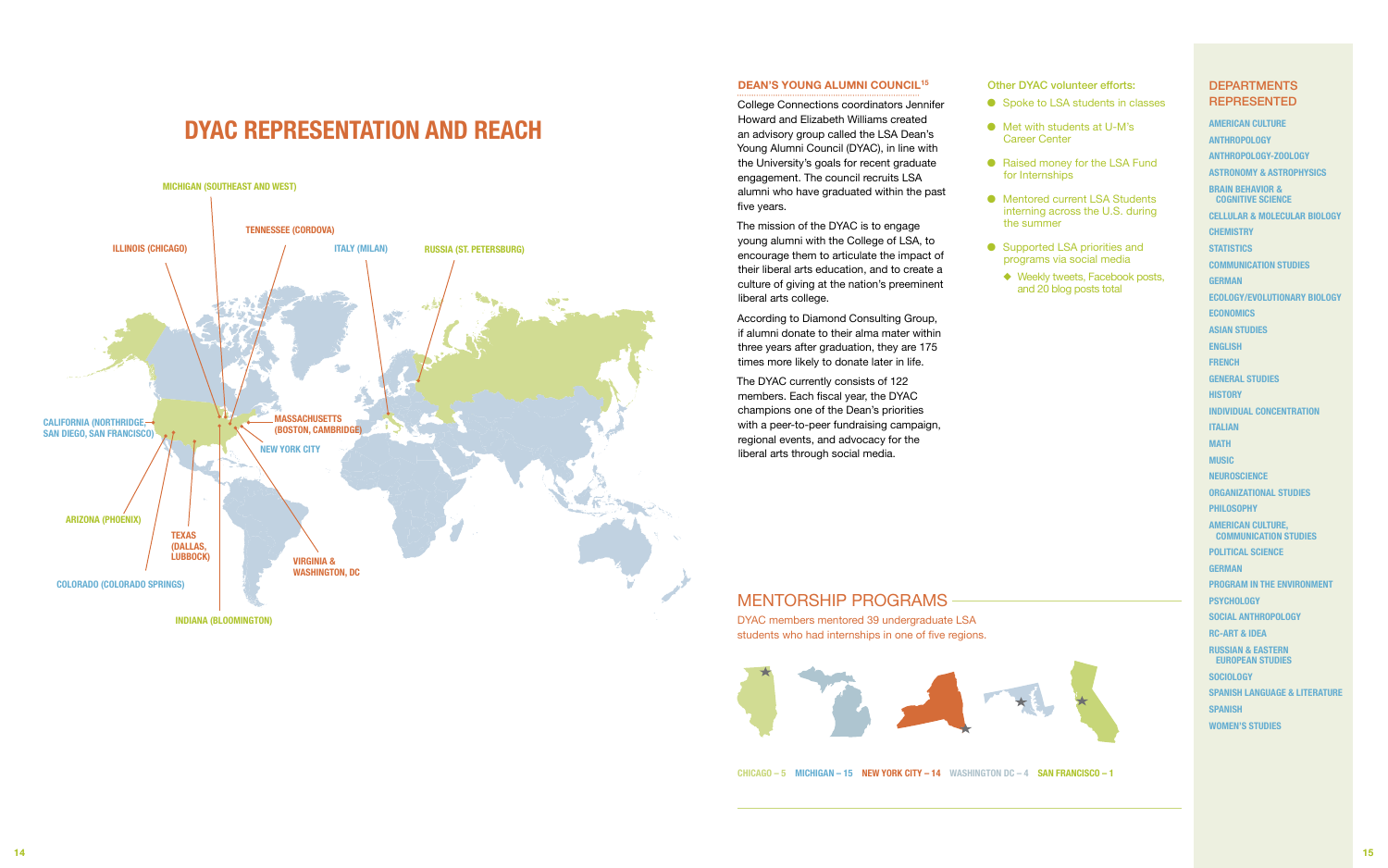College Connections has partnered with the Office of University Development's Student Philanthropy Initiative to educate students about the important role philan thropy plays in funding higher education.

# $\overline{\phantom{a}}$

In early 2012, College Connections began a partnership with Julie Ellison, LSA Pro fessor of English Language and Literature, Professor of American Culture, Profes sor of Art, and the Director of Imagining America: Artists and Scholars in Public Life Consortium. Ellison works with the

<sup>16</sup> <sup>17</sup> **U-M Student Philanthropy Initiative COLLEGE CONNECTIONS and LSA SOCIAL MEDIA** Through social media platforms such as Twitter, Facebook, Linked In, and Flickr, College Connections coordinators keep in touch with alumni, updating them on LSA current events, and connecting them to students. Each coordinator shares stories, photos, and advice. One of the primary engagement strategies for the Dean's Young Alumni Council is advocacy and education through social media. The basis of Citizen Alum is to change the viewpoint on alumni relations at the Uni versity level and to put a plan into place that allows alumni to be engaged with their institutions as they stay engaged with their communities. Citizen Alum believes that universities play an important role in developing their alumni as engaged citi zens, and they are conducting research on how universities stay connected with their alumni after they graduate. Ellison is put ting together partnerships with universities all over the country to have them conduct "listening projects" on how alumni give back, with money or volunteer time, to the

# **CITIZEN ALUM PROJECT<br>WITH JULIE ELLISON<sup>16</sup>**

American Commonwealth Partnership (a program that is part of the American Asso ciation of State Colleges and Universities), and she began a project called "Citizen Alum" through the White House initiative, "For Democracy's Future."

community or to the institution. Ellison partners with College Connections to learn more about recent alumni that are from southeastern Michigan and the Grand Rapids area. We have modified our questionnaire for this group of alumni to learn more specifically about their com munity involvement, where their civic engagement originates from, and how their careers have linked to the community and public service. We will also connect Ellison to specific alumni to record their stories as Citizen Alum participants.

Carolin Sanz Noriega



Edward Marks ('57, Political Science), career foreign service officer and former ambas sador to the Republics of Guinea-Bissau and Cape Verde, met with College Connections Coordinator Klementina Sula ('07) in 2011 at the State Department in Washington, D.C.

### Marks' experience at LSA:

In a world before Twitter, Facebook, and You - Tube, Marks says LSA was "an introduction to a wider world, full of people with varied interests and characters from all over."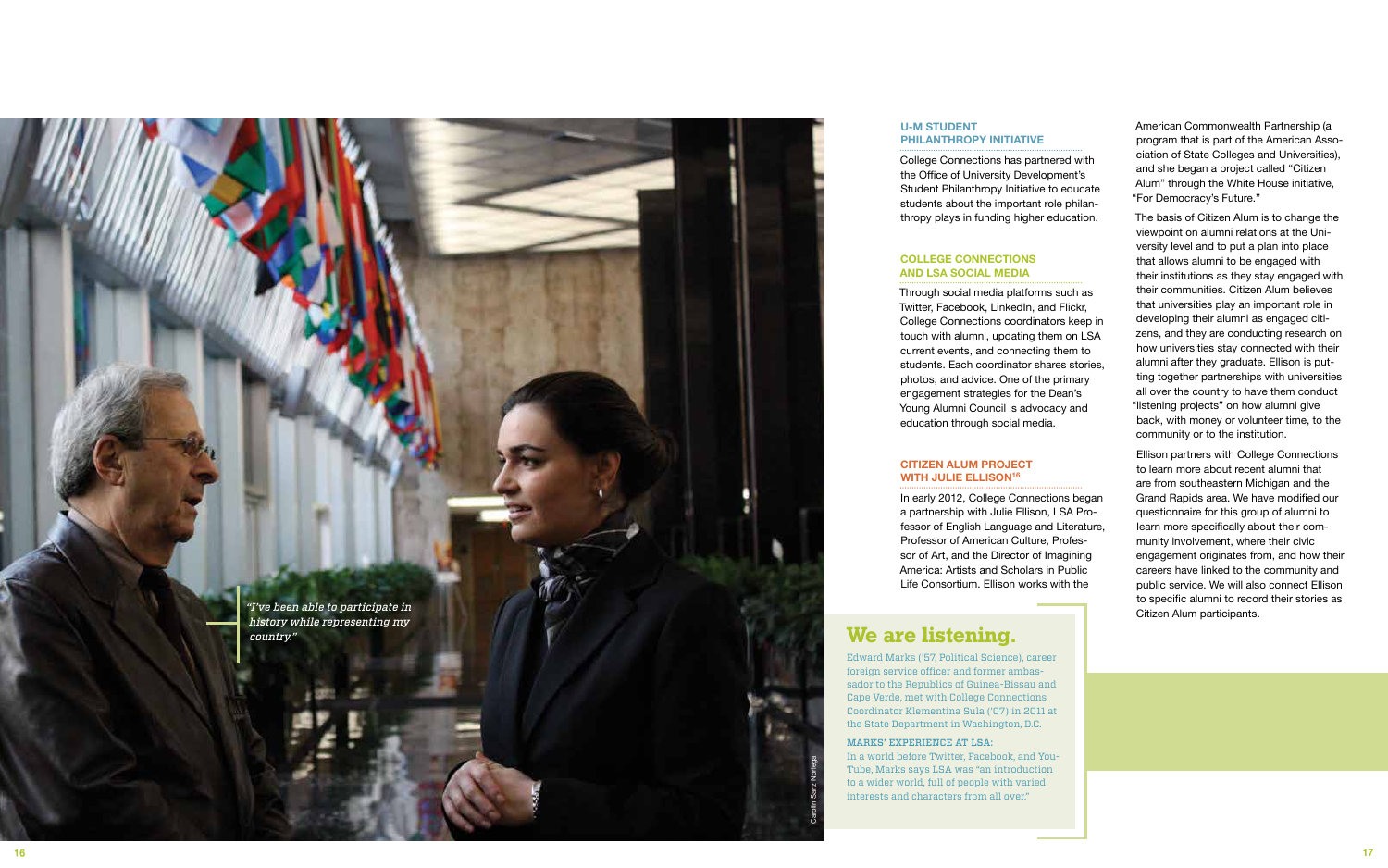# **Discussion**

### **Significance of Results**

We will aim to further engage this special group of LSA alumni and parents as volunteers, mentors, and donors. We have already begun to see that College Connections participants are more likely to continue to give at the same or higher level, and they are also more likely to participate in a survey or event.

### **Limitations**

When the program began, the available resources to document interviews were limited. Our participants are also self-selected; they're often people who have been previously involved with the college. Additionally, our questions are anecdotal and open-ended in nature, so coordinators must often categorize responses subjectively.

<sup>3</sup> The College of LSA deems a "lapsed donor" to be someone who has given a gift previously but has not given for at least two consecutive fiscal years.

The program has only been in existence for three entire fiscal years and complete giving information is only available through FY 2011. Thus, we are only able to examine giving trends for a portion of our interviewees, specifically, alumni and parents interviewed through FY 2010.

- <sup>2</sup> Referenced from Office of University Development, Senior Associate Director of Annual Giving
- 
- 4 giving.umich.edu/telefund
- 
- <sup>6</sup> Isa.umich.edu/students/sophomoreinitiative
- 
- 8 careercenter.umich.edu
- 9 lsa.umich.edu/sid
- <sup>10</sup> lsa.umich.edu/mlc
- <sup>11</sup> lsa.umich.edu/michinwash
- 
- <sup>13</sup> lsa.umich.edu/parents
- <sup>14</sup> alumni.umich.edu
- <sup>15</sup> lsa.umich.edu/alumni/youngalumnicouncil
- <sup>16</sup> imaginingamerica.org; adpaascu.wordpress.com/tag/ american-commonwealth-partnership; aascu.org

Despite these limitations, our interviews have been conducted in both a useful and meaningful way. We are gathering individual feedback while increasing the relationship of the participant with the College and the University on a very personalized level.

<sup>1</sup>alumni.georgetown.edu/benefitsresources/benefitsresources\_13

<sup>5</sup>lsa.umich.edu/UMICH/alumni/Home/Supporting%20the%20LSA%20Vision/The%20 LSA%20Undergraduate%20Experience/priorities\_Internships.pdf

7 lsa.umich.edu/cg/cg\_detail.aspx?content=1910UC270002&termArray=f\_12\_1910

<sup>12</sup> www.sitemaker.umich.edu/projectoutreach/section\_005\_\_careers

#### Nini Poore,

*Supervisor, Director of External Relations and Annual Giving Programs*

Coordinators: Jennifer Howard

Kathleen Hinkley Klementina Sula Elizabeth Williams

### NOTES:

Special Contributors: Anthony Cece Hanah Wilkins

Creative Direction: Patricia Claydon

Design: Carly Parker

Edited by: Rebekah K. Murray



### **AUTHORS:**

### **We are listening.**

Anthony Cece ('96, English), Marketing Communications Specialist for the Department of English Language and Literature at the University of Michigan, met with College Connections Coordinator Kathleen Hinkley ('10) in 2012.

#### **Cece's experience at LSA:**

He graduated with honors; was the president of Sigma Phi Society; produced an arts and literature magazine sponsored by several groups and units at the university; and independently organized art shows and poetry readings on campus.

*"Attending U-M gave me the chance to pursue ALL of my interests—from the study of English Language and Literature to the study of Fine Arts and Graphic Design—and opened up all kinds of opportunities for me to discover interests I didn't even know I had."*

### **Projection for the future of the program**

The College Connections Program became a permanent part of the College of LSA in 2010. It continues to grow and adapt as the priorities of the College change. It currently employs three full-time coordinators.

As the program has grown, we have created more robust methods to collect and analyze the information from our interviews, as well as to share our results with our team and campus-wide strategic partners.